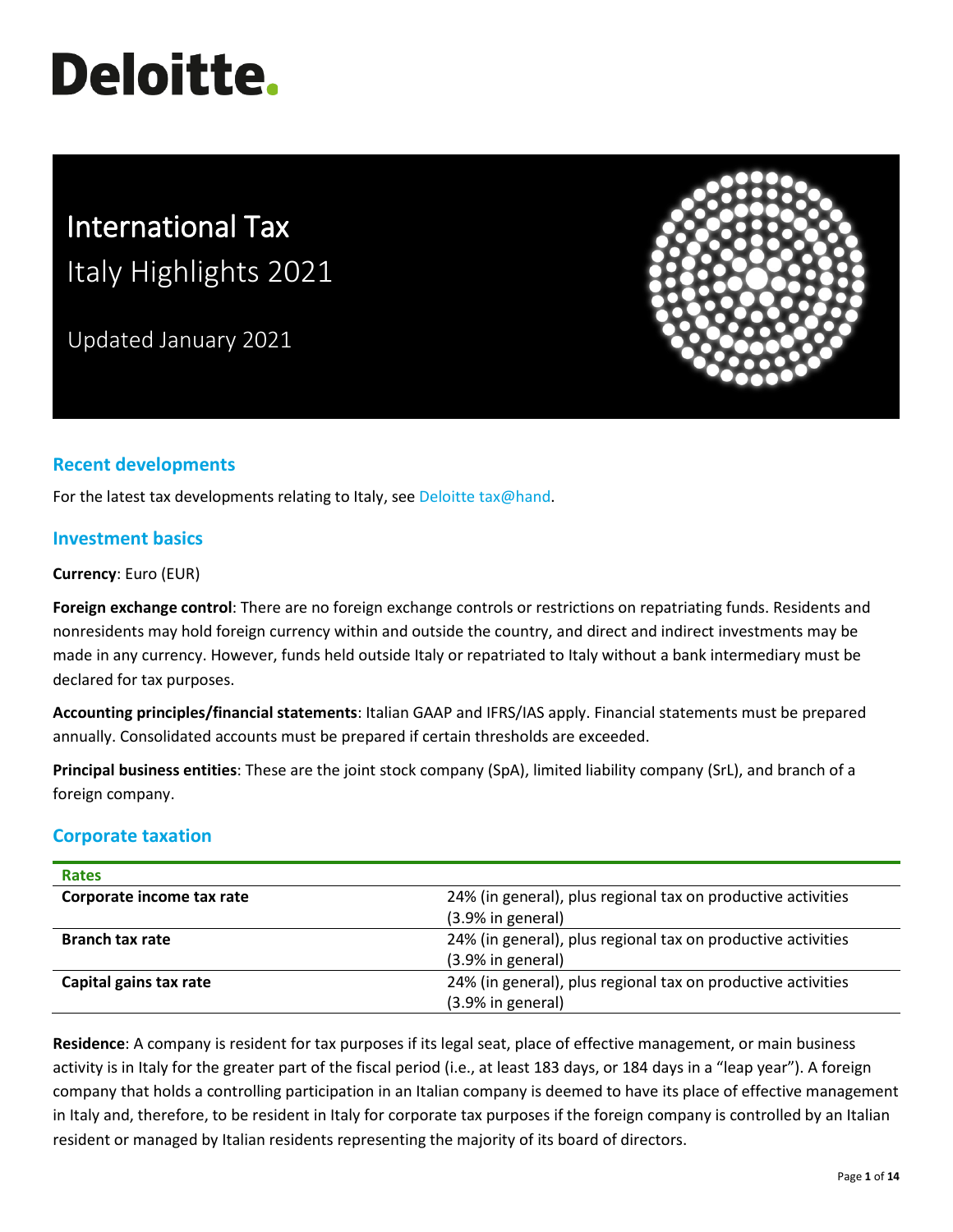**Basis**: Resident companies are taxed on worldwide income; nonresident companies are taxed only on Italian-source income. Italian branches of a foreign company are taxed in the same way as Italian subsidiaries.

**Taxable income**: Taxable income for a resident company or an Italian branch of a foreign company is business income, which consists of net income earned in a financial period. Business income encompasses all income derived by the company or branch, e.g., income from a trade, passive income (e.g., dividends, interest, and royalties) and capital gains. Taxable income is based on the results shown in the profit and loss (P&L) account, with certain adjustments.

The deductions allowed for tax purposes include the "allowance for corporate equity" (ACE), which is permitted for a notional yield of the annual increase in a company's equity (with certain exclusions and deductions). The notional yield is 1.3% as from fiscal year (FY) 2019. The deduction is available each year, provided the equity increase is not diminished. The amount for the computation of the ACE deduction may be reduced by an amount equal to the increase of investments in financial instruments (other than participations) as compared to the amount shown in the financial statements for 2010, and to avoid the risk of doubling the ACE deduction in certain other cases.

Certain companies that are loss-making or whose turnover is less than a defined percentage of the value of various classes of assets are referred to as "non-operating companies" and are taxed on a deemed minimum income at a higher corporate tax rate.

A company that records tax losses for five consecutive FYs—or in four out of the five years and that does not meet prescribed levels of profit, as determined on the basis of certain coefficients, in the remaining year—will be considered a non-operating company as from the sixth FY. The non-operating company regime usually applies to small companies; however, a company may take the position that the regime does not apply, and it may request a ruling from the tax authorities to support its position.

Italian companies may opt for a branch exemption regime that provides for the taxation of a branch's income in only the foreign country in which the permanent establishment (PE) is established. The option, which allows an exemption for the income derived from the foreign PE, is irrevocable and must be applied to all PEs of the Italian company ("all in-all out").

**Rate**: The corporate tax (IRES) rate is 24%, plus the regional tax on productive activities (IRAP, 3.9% in general)—see "Other taxes on corporations and individuals," below. For banks and other financial institutions (excluding asset management companies (SGRs) and brokerage companies (SIMs)), the corporate tax rate is 27.5%. "Non-operating" entities are subject to a 34.5% corporate tax rate.

**Surtax**: There is no surtax.

**Alternative minimum tax**: There is no AMT, but a presumptive taxable income applies to non-operating companies under certain conditions—see "Taxable income," above.

**Taxation of dividends**: See "Participation exemption," below.

**Capital gains**: Capital gains derived from the sale of assets normally are treated as ordinary income and taxed at the 24% corporate income tax rate, plus IRAP at the 3.9% rate. Capital gains derived from the sale of participations, however, generally are not subject to IRAP (except for banks and financial institutions/companies) and are 95% exempt from corporate income tax if the following requirements are met: (1) the participation has been held for a minimum continuous period that may range between 12 and 13 months; (2) the participation is classified as a financial fixed asset in the first financial statement closed after the participation was acquired; (3) the company in which the participation is held is not considered a "low-tax jurisdiction" (LTJ) entity for purposes of Italy's controlled foreign company (CFC) regime; and (4) the company in which the participation is held carries on a business activity (this requirement will not be met if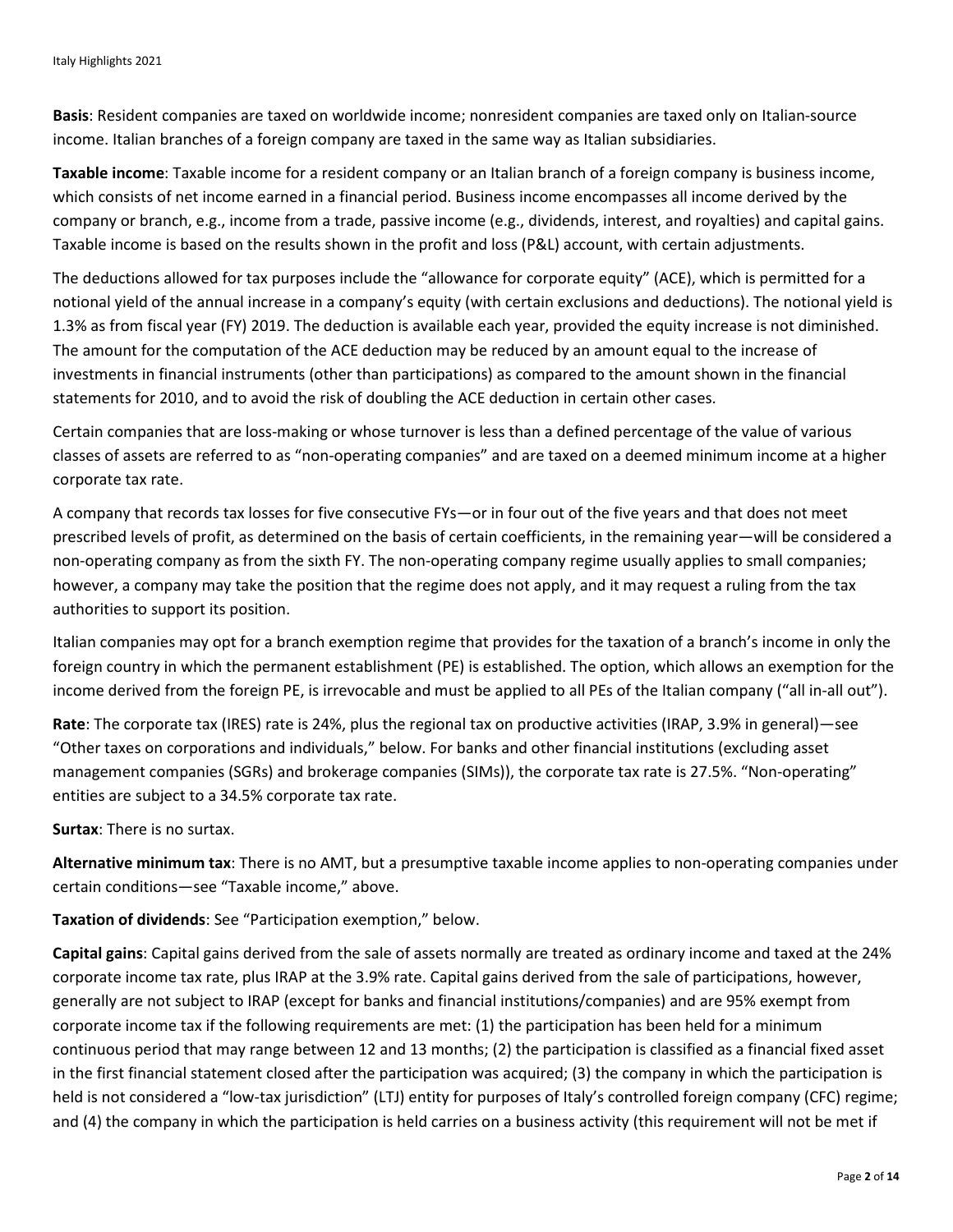assets are represented primarily by real property not used in the business activity). The last two conditions must have been satisfied continuously over the last three years or the life of the company, if shorter.

Capital gains realized by nonresident companies on the sale of participations ordinarily are taxed at a 26% flat rate. In some cases, capital gains from participations may be exempt, according to specific rules or a relevant tax treaty.

**Losses**: Losses may be carried forward and offset against corporate taxable income. However, 20% of taxable income in any year cannot be offset by carried-forward losses and will be subject to corporate tax in accordance with the "minimum tax" rule. Losses incurred by a company during its first three taxable periods may be carried forward and used to fully offset corporate taxable income, but only if the losses relate to a new business activity (e.g., the losses may not have been incurred during a merger or business contribution). The carryback of losses is not permitted.

**Foreign tax relief**: A tax credit is allowed against Italian net tax for final foreign taxes paid on foreign-source earnings in the year in which the taxes were paid. The amount of the foreign tax credit may not exceed the amount of Italian tax due.

**Participation exemption**: Domestic and foreign-source dividends paid by subsidiaries to Italian resident corporate taxpayers are 95% exempt from corporate income tax. There is no holding period or minimum ownership percentage to qualify for the exemption. (Different rules apply for the participation exemption for capital gains; see "Capital gains," above.) The same exemption applies to income from some hybrid financial instruments.

However, the 95% exemption does not apply (i.e., the income is 100% taxable) if the foreign subsidiary is an LTJ entity and, in some cases, where the dividends are distributed by an LTJ entity through an interposed foreign non-LTJ entity, unless evidence that an adequate level of taxation was borne by the foreign entity can be provided. If this evidence cannot be provided, under certain conditions, the dividends may benefit from a 50% exemption. Provided specific requirements are met, a foreign tax credit is granted for taxes paid abroad on the same profits by the LTJ entity.

The criteria to determine whether a foreign entity is deemed to be an LTJ entity are:

- For controlled entities, an effective level of taxation lower than 50% of that applicable in Italy; and
- For non-controlled entities, a nominal level of taxation lower than 50% of that applicable in Italy.

The tax period in which the dividends accrued is relevant in determining the nature of the dividends received (from an LTJ entity or not) and the applicability of the related exemption.

**Holding company regime**: There is no specific holding company regime, although, as described above, dividends and capital gains on the sale of a participation may benefit from a 95% exemption.

**Incentives**: Incentives are available in the form of capital grants, "easy-term" loans, or tax credits. Some incentives are granted automatically if specified requirements are met; others require the completion of evaluation procedures. Certain incentives must be negotiated.

Italian companies and Italian branches of foreign companies may apply for an optional patent (intellectual property (IP)) box regime, provided certain conditions are satisfied. The regime provides an exemption (for both IRES and IRAP purposes) for a percentage of the revenue derived from the licensing or direct exploitation of qualifying IP (excluding trademarks), and an election into the regime is irrevocable for five years. The exemption percentage currently is 50%. Taxpayers may self-determine their income derived directly from the use of intangible assets (i.e., the amount of income eligible for the patent box regime) or they may obtain an advance tax ruling from the tax authorities to determine the amount of income that is eligible for the regime.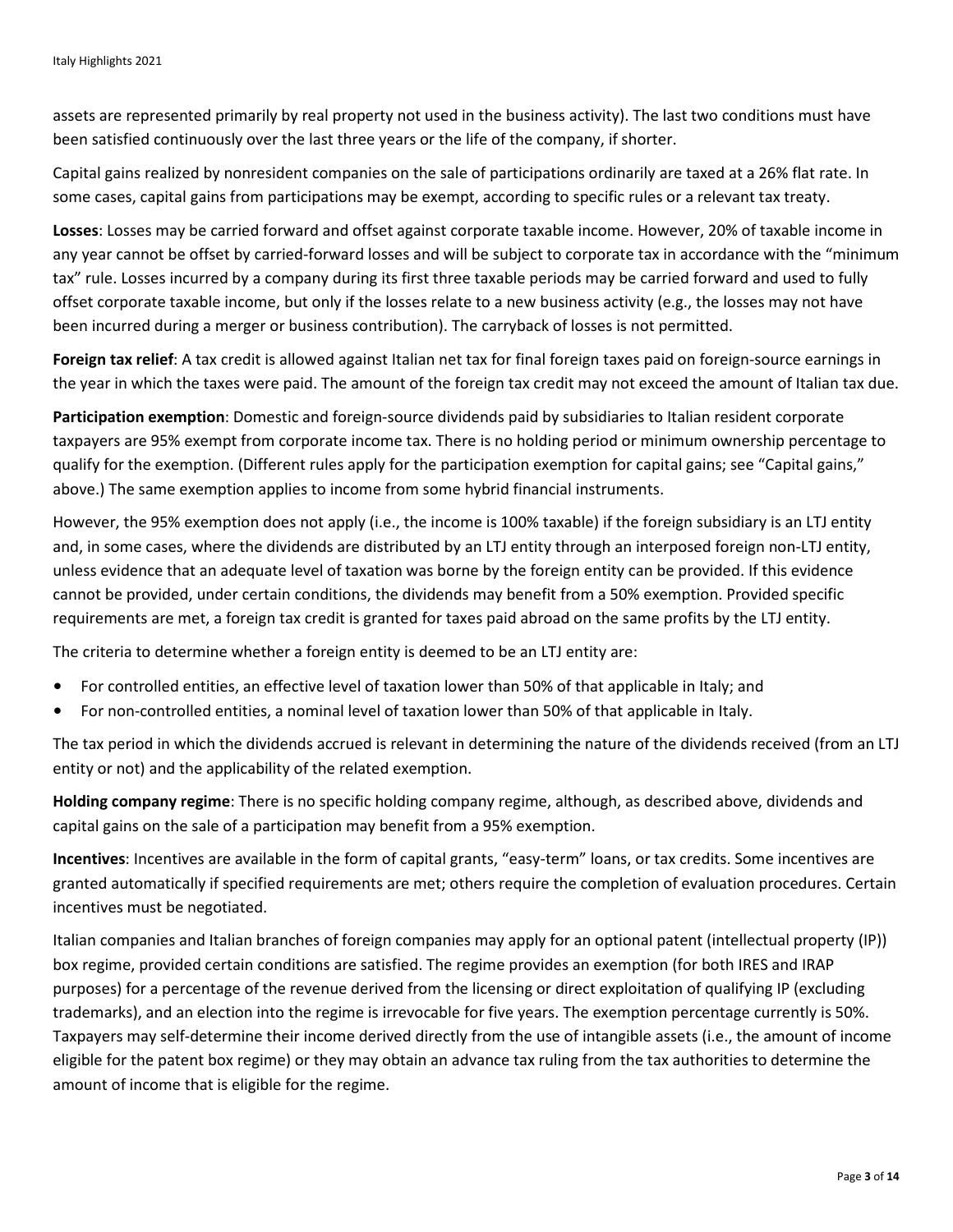For Italian companies that have adopted Italian GAAP, a new regime for FY 2020 allows a step-up in the basis of certain tangible and intangible assets (excluding goodwill) in the 2020 financial statements for accounting purposes only (without the payment of any substitute tax), or for both accounting and tax purposes (through the payment of a 3% substitute tax). The attribution of the higher values for the assets in the balance sheet will result in the recording of a corresponding revaluation reserve in the net equity.

In a case where the step-up is made:

- For accounting purposes only, the equity reserve created as a consequence of the step-up may be freely distributed by the entity to its shareholders; or
- For both accounting and tax (IRES and IRAP) purposes, the equity reserve created as a consequence of the step-up is in a tax suspension regime. Such reserve may be freely distributed, provided a specific 10% substitute tax is paid.

The assets stepped up must have been included in the 2019 financial statements.

For Italian companies that have adopted either Italian GAAP or IAS/IFRS, a new regime for FY 2020 allows companies to step up (for tax purposes only) the basis of certain tangible and intangible assets (including goodwill) to their accounting value (if higher) by paying a 3% substitute tax. The attribution of the higher tax values for certain assets will not result in the recording of a corresponding revaluation reserve in the net equity (there is no impact on the equity of the taxpayer). A tax suspension regime applies for existing equity reserves (including the share capital, if necessary) for an amount in line with the tax step-up and, should such a reserve be distributed, an additional payment of a 10% substitute tax will apply. The difference between the accounting and tax values of such assets must already have been in place in the 2019 financial statements.

The tax credit for new investments in tangible and intangible assets that is available under some circumstances has been extended to FYs 2021 and 2022, and the tax credit rates and maximum amounts of eligible expenses have been increased in certain cases. Some other tax incentives previously introduced with the aim of facilitating the transition to a more digitalized economy and promoting industry in Italy also have been extended to FYs 2021 and 2022 (with some amendments), including the following:

- The tax credit for advertising investments;
- The R&D and innovation tax credit; and
- The tax credit for employees' training under the "Industry 4.0" plan.

In response to the coronavirus (COVID-19), a number of law decrees were issued in 2020 that include some measures that have been extended into 2021 to support large and small businesses and the economy, including tax relief measures (i.e., suspension of certain tax obligations), a tax credit for the costs of sanitizing business environments and work tools, and other incentive measures with the following main objectives:

- Support for liquidity;
- Support for exports and internationalization; and
- Support for capitalization and non-repayable financial assistance.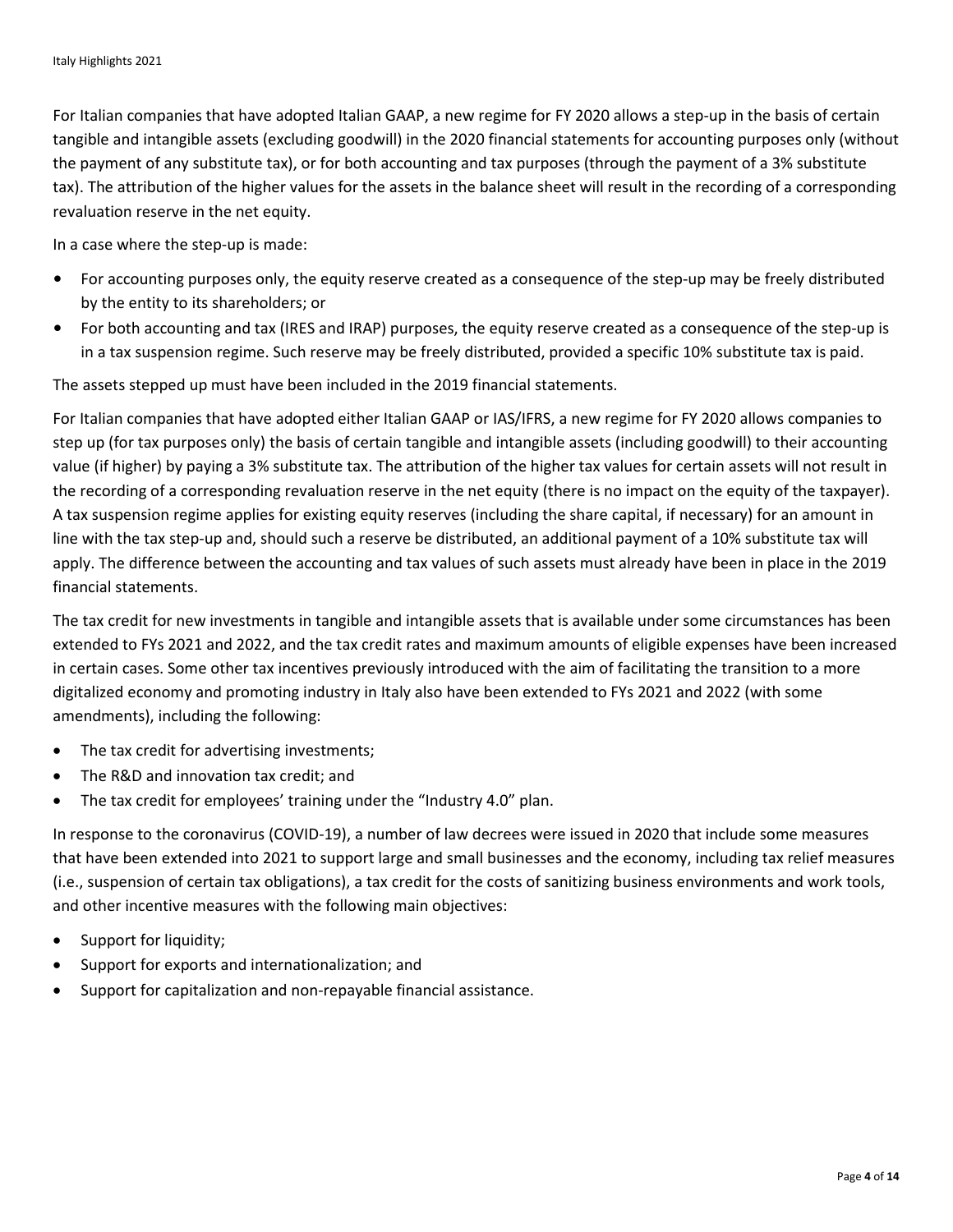# **Compliance for corporations**

**Tax year**: Taxpayers may use the calendar year or a financial year.

**Consolidated returns**: Tax consolidation is available to domestic groups, i.e., an Italian parent company and its resident subsidiaries that are under its direct or indirect control. The control requirement is met where the parent company holds more than 50% of the share capital of another company and is entitled to more than 50% of the profits of that company.

Domestic consolidation also may be adopted if the controlling entity or a subsidiary (with an Italian branch) is a nonresident company, provided certain conditions are satisfied.

Under domestic consolidation, a single taxable income is calculated for all consolidated companies. Once an election for consolidation is made, it may not be revoked for three years unless the subsidiary ceases to be controlled by the parent company. Domestic tax consolidation is not available to companies benefitting from a reduction of the corporate tax.

If certain requirements are met, a worldwide tax consolidation regime is available, under which all foreign controlled companies must be included in the tax group (i.e., the "all in-all out" principle).

Tax consolidation is not available for IRAP purposes.

**Filing and payment**: A company must file the annual corporate income tax returns (IRES and IRAP) electronically within 11 months following the end of the financial year, unless extraordinary transactions (e.g., mergers or demergers) have been carried out during the year (companies that have carried out extraordinary transactions must file by the end of the ninth month following the date of juridical effect of the extraordinary transaction). Companies with a calendar year end have until the end of November 2021 to file the tax return for FY 2020.

Two advance payments of corporate income tax must be made: the first installment generally is 40% of the amount of corporate income tax paid in the previous year, and the second is 60% of the previous year's tax. For companies subject to the "synthetic indices of tax reliability" (used for assessing certain companies based on factors including their tax compliance history), the two advance payments each are equal to 50% of the previous year's tax, starting from the payment of the second installment for 2019. A company must make these advance payments by the end of the sixth month and by the end of the 11th month of the financial year.

**Penalties**: The tax rules include a comprehensive set of penalty and interest provisions for failure to pay and failure to file, with the amounts ordinarily determined based on the specific violation (above specific thresholds, tax violations are criminal offenses).

**Rulings**: Advance rulings relating to transfer pricing may be obtained from the tax authorities. Such rulings also may apply to dividends and royalties. A ruling also may be requested from the authorities for other reasons, such as to avoid application of the CFC and the non-operating company regimes or anti-abuse provisions, or to obtain the correct interpretation of an unclear tax provision.

## **Individual taxation**

| <b>Rates</b>               |                       |      |
|----------------------------|-----------------------|------|
| Individual income tax rate | <b>Taxable income</b> | Rate |
|                            | Up to EUR 15,000      | 23%  |
|                            | EUR 15,001-28,000     | 27%  |
|                            | EUR 28,001-55,000     | 38%  |
|                            | EUR 55,001-75,000     | 41%  |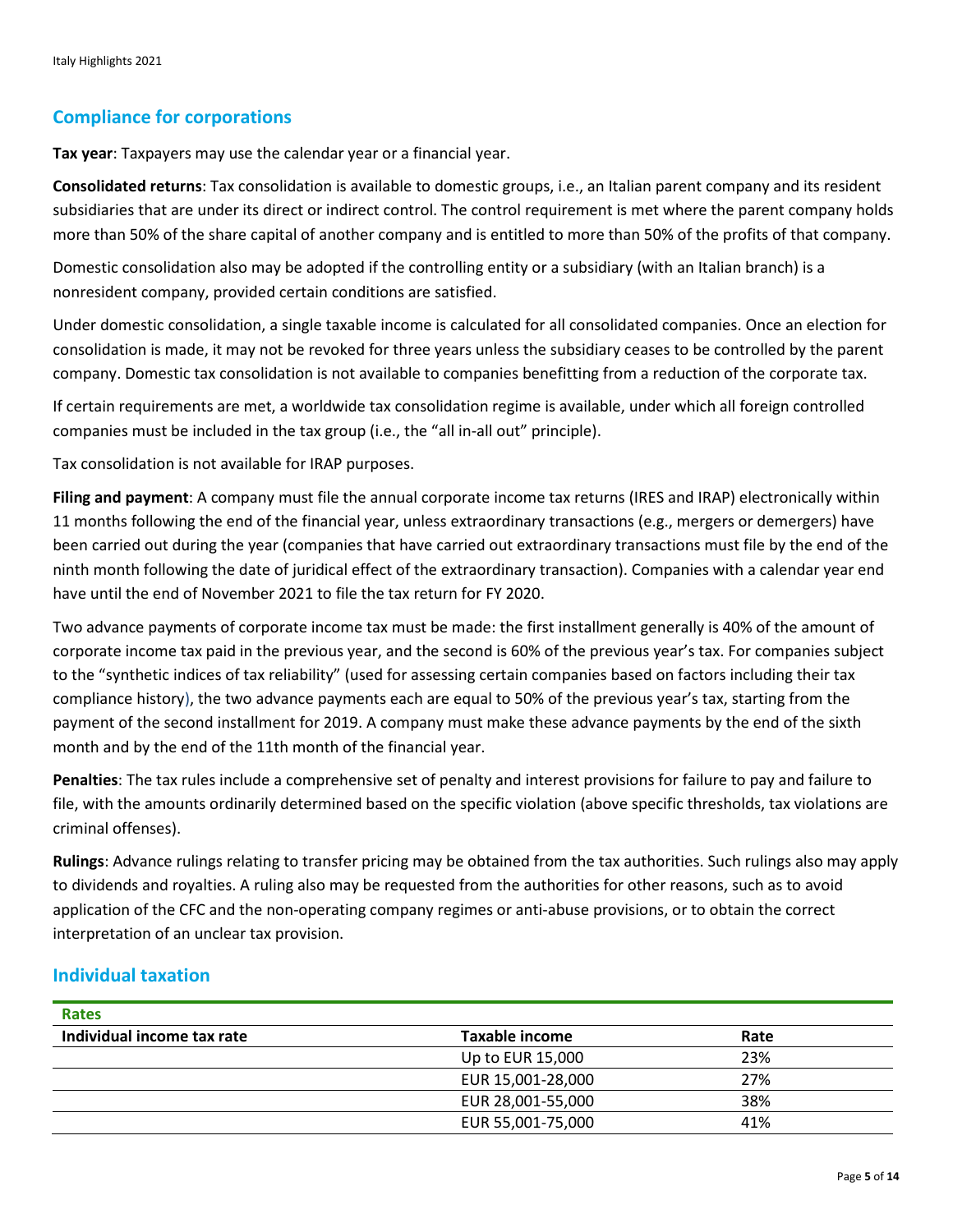|                        | .000<br>'I IR<br>Jver | 43%         |
|------------------------|-----------------------|-------------|
| Capital gains tax rate |                       | /26%<br>0%/ |

**Residence**: For income tax purposes, individuals are deemed to be resident if they are registered at the civil registry or are domiciled in Italy for more than 183 days in a year (or 184 days in a "leap year").

**Basis**: Residents are taxed on worldwide income; nonresidents are taxed only on Italian-source income.

**Taxable income**: Individual income tax is imposed on employment income, income from independent activities, income from capital, business income, income from immovable property, and other miscellaneous income.

A special regime is applicable for inbound employees under certain circumstances—if all relevant requirements are met, 70% of their Italian-source income from employment is tax exempt for five years (increased to 90% if the inbound employee establishes residence in certain Italian regions). Under certain conditions, it is possible to extend the regime for an additional five-year period, during which 50% of the inbound employee's Italian-source income from employment is tax exempt (increased to 90% if the employee has at least three minor/dependent children).

**Rates**: The personal income tax is progressive, rising to a top rate of 43% for income exceeding EUR 75,000. The other rates are listed in the individual tax rate table above.

Additional regional tax applies at rates ranging from 0.7% to 3.33%, depending on the region in which the individual is domiciled. An additional municipal tax ranging from 0% to 0.8% also may apply, depending on the taxpayer's municipality.

Under certain circumstances, private employees may apply a flat tax of 10% on bonuses earned up to EUR 4,000. Bonuses in kind are exempt from tax and social charges in certain instances.

Under certain circumstances, self-employed individuals may apply a flat tax of 15% on up to EUR 65,000 of business and professional gross income, without being subject to additional regional and municipal tax. A reduced flat tax of 5% applies for new activities if all relevant requirements are met.

Resident individuals are taxed on interest at a flat 26% rate (12.5% for interest on Italian treasury bonds or similar bonds). The 26% flat rate also ordinarily applies to dividends related to nonqualified participations and to capital gains related to qualified and nonqualified participations.

For listed companies, a participation representing more than 2% of the voting rights or more than 5% of the share capital is treated as a qualified participation; for other companies, a qualified participation is one representing more than 20% of the voting rights or more than 25% of the share capital.

As from 1 January 2018, the 26% flat rate also generally applies to dividends related to qualified participations. In relation to profits generated up to the end of 2017 and distributed from 2018 to 2022, the regime described below will apply.

Resident individuals holding qualified participations generally are taxed at the ordinary income tax rate on 58.14% of the dividends received that were generated before 2018 (40% for profits generated before 2007 and 49.72% for profits generated after 2007 but before 2017).

Nonresident individuals ordinarily are taxed at the 26% flat rate on dividends (with a potential refund of the foreign tax paid on the dividend by the recipient, up to 11/26ths of the Italian withholding tax), capital gains related to participations (in some cases an exemption may apply based on a relevant tax treaty), and interest. However, nonresident individuals resident in a country that is not considered an LTJ (as identified by a specific decree) are not taxed on capital gains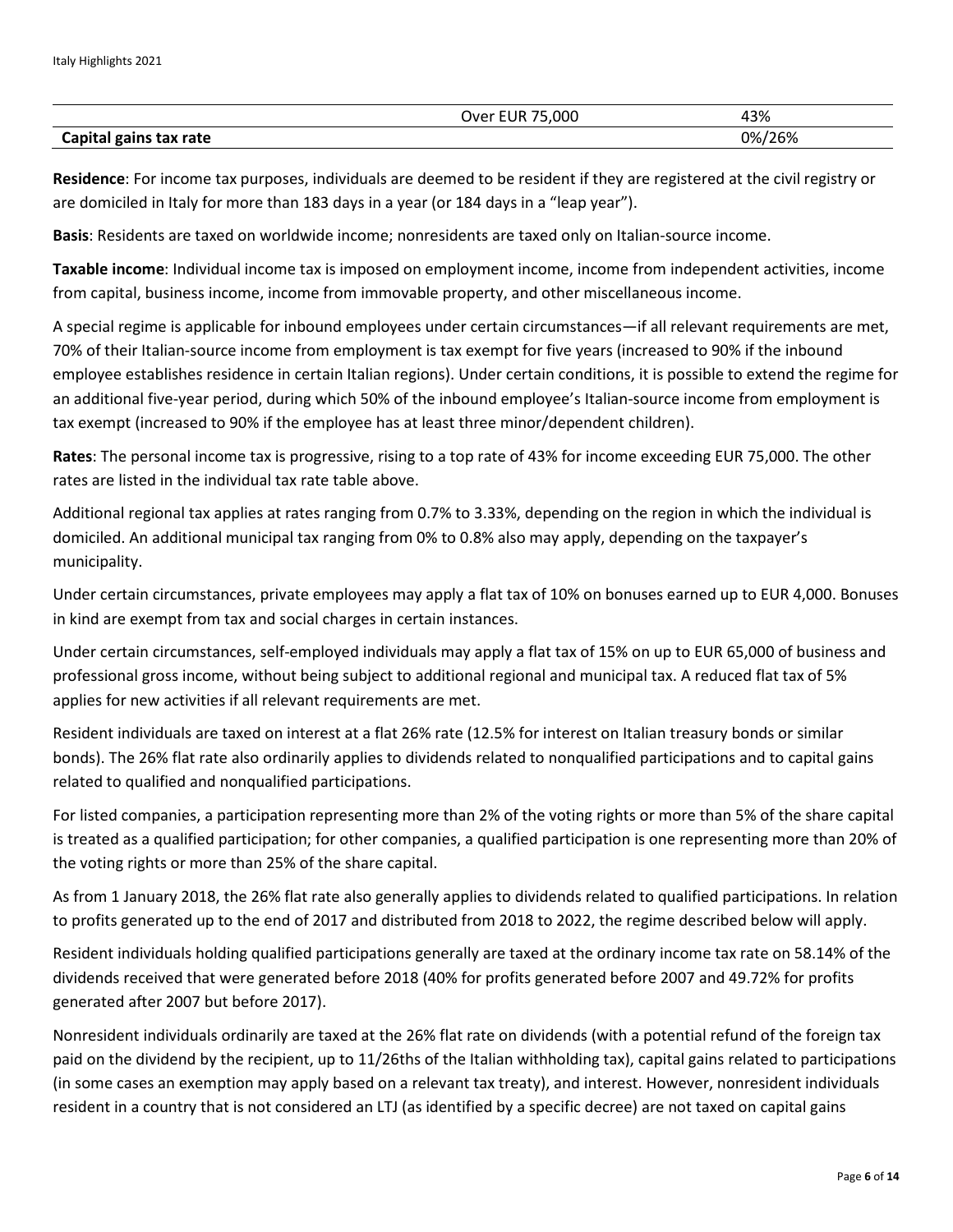related to nonqualified participations, and capital gains realized by such nonresidents on the disposal of shares listed on a stock market are exempt.

Under certain conditions, nonresident individuals moving their tax residence to Italy may apply a EUR 100,000 lump-sum tax on their income earned abroad.

**Capital gains**: Capital gains derived by an individual on the disposal of Italian immovable property normally are taxed as miscellaneous income but are exempt from tax if the individual held the property for more than five years. Gains derived from the sale of a principal residence are not subject to tax. For capital gains on the disposal of shares, see "Rates," above.

**Deductions and allowances**: Deductions for dependents, employment income, social security contributions, and other specific expenses (e.g., family charges, medical expenses) are available in calculating taxable income.

**Foreign tax relief**: A tax credit is allowed against Italian net tax for final foreign taxes paid on foreign-source earnings in the year in which the taxes were paid. The amount of the foreign tax credit may not exceed the amount of Italian tax due.

## **Compliance for individuals**

**Tax year**: The tax year is the calendar year.

**Filing status**: Joint filing is possible under specific circumstances.

**Filing and payment**: All resident and nonresident taxpayers who derive income subject to individual income tax must file an annual tax return, except for individuals deriving only exempt income or income subject to a final withholding tax and other specific categories of income.

The "Modello 730" tax return (a simplified tax return for qualifying individuals receiving only certain types of income) must be filed by 30 September of the calendar year following the relevant FY, while the "Modello UNICO" tax return (the standard tax return for individuals that do not qualify to file the Modello 730 return) must be filed by 30 November of the year following the relevant FY (deadlines not falling on business days are postponed to the next business day).

Salaries and professional fees generally are subject to deduction of tax at source.

For FY 2020, certain tax deadlines have been postponed in response to COVID-19.

**Penalties**: Penalties and interest apply for late filing, failure to file, and tax avoidance and evasion.

**Rulings**: A ruling may be requested from the tax authorities for certain reasons, such as to obtain the correct interpretation of an unclear tax provision. The request must be submitted before the relevant tax provision is applied (e.g., before submitting the tax return, before applying a withholding tax, before issuing an invoice, etc.). The opinion expressed by the tax authorities in the advance ruling is not binding on the taxpayer; however, it is binding on the tax authorities, which cannot issue assessments or impose fines or penalties that would be inconsistent with the opinion expressed in the advance ruling.

## **Withholding tax**

| Rates            |                  |            |                     |            |
|------------------|------------------|------------|---------------------|------------|
| Type of payment  | <b>Residents</b> |            | <b>Nonresidents</b> |            |
|                  | Company          | Individual | Company*            | Individual |
| <b>Dividends</b> | 0%               | 26%        | 1.2%/26%            | 26%        |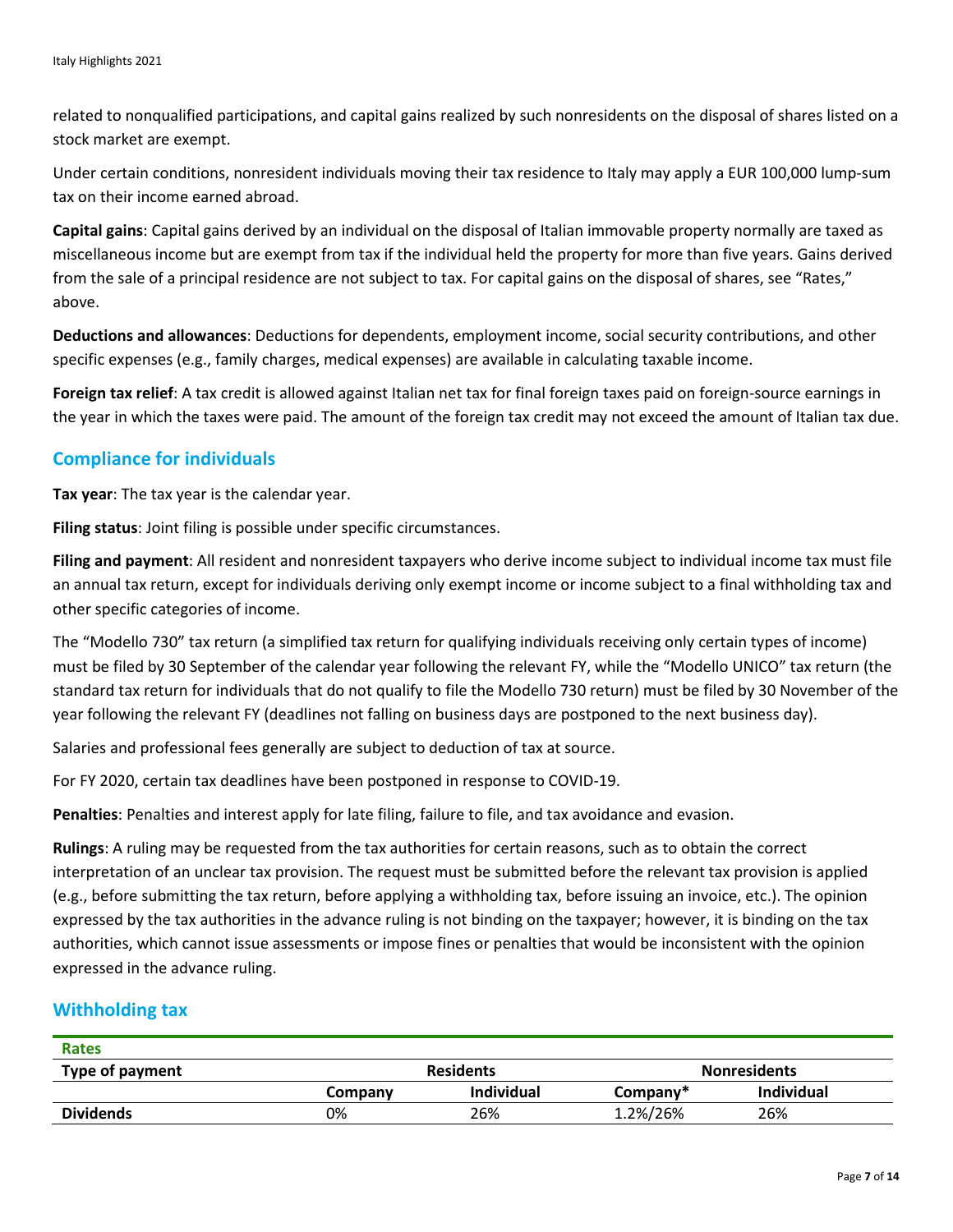| <b>Interest</b>                    | 0% | 12.5%/26% | 0%/12.5%/26%                                   | 12.5%/26%                                      |
|------------------------------------|----|-----------|------------------------------------------------|------------------------------------------------|
| <b>Royalties</b>                   | 0% | 0%        | 22.5% (30% rate<br>on 75% of gross<br>royalty) | 22.5% (30% rate<br>on 75% of gross<br>royalty) |
| <b>Fees for technical services</b> | 0% | 0%        | 0%/30%                                         | 30%                                            |

\*Payments to an Italian branch of a nonresident company are not subject to withholding tax.

**Dividends**: Dividends paid to a resident company are not subject to withholding tax but are subject to corporate income tax; a 95% exemption is available under certain conditions (see "Participation exemption," above). Dividends paid to a resident individual generally are subject to a 26% withholding tax. See "Rates" under "Individual taxation," above, for the treatment of dividends that were generated before 2018 relating to qualified participations.

Dividends paid to a nonresident corporation or individual generally are subject to a 26% final withholding tax (with a potential refund of the foreign tax paid on the dividend by the recipient, up to 11/26ths of the Italian withholding tax) unless the rate is reduced under a tax treaty or the dividends qualify for an exemption under the EU parent-subsidiary directive. A domestic final withholding tax of 1.2% applies to dividends distributed to shareholders that are companies resident in an EU/European Economic Area (EEA) country.

**Interest**: Italian-source interest paid to a resident company generally is not subject to withholding tax but is subject to corporate income tax. Italian-source interest payable to a resident individual or a nonresident generally is subject to a 26% withholding tax (which is a final tax for nonresidents). Interest derived from a direct/indirect investment in government bonds and similar securities is subject to a 12.5% substitute tax (domestic exemptions apply). Interest paid on third-party medium or long-term loans granted to Italian companies by certain types of lenders (e.g., banks established in an EU member state and certain foreign financial institutional investors) is exempt from withholding tax if certain conditions are fulfilled.

Where withholding tax applies, the tax for nonresidents may be reduced under a tax treaty or eliminated under the EU interest and royalties directive.

**Royalties**: Royalties paid to a resident company or individual generally are not subject to withholding tax but are subject to income tax.

Royalties paid to a nonresident are subject to a 30% withholding tax calculated (generally) on 75% of the gross royalty, resulting in an effective tax of 22.5%. The withholding tax may be reduced under a tax treaty or eliminated under the EU interest and royalties directive.

**Fees for technical services**: Fees for technical services paid to a resident company or individual generally are not subject to withholding tax but are subject to income tax.

Fees paid to a nonresident for the use of industrial, commercial, or scientific equipment located in Italy are subject to a final 30% withholding tax, unless the tax is reduced under a tax treaty or eliminated under the EU interest and royalties directive. Management fees are exempt from withholding tax.

**Branch remittance tax**: There is no branch remittance tax.

## **Anti-avoidance rules**

**Transfer pricing**: The business income of a resident enterprise arising from transactions with nonresidents that directly or indirectly control the resident company, are under the control of the resident company, or are controlled by the same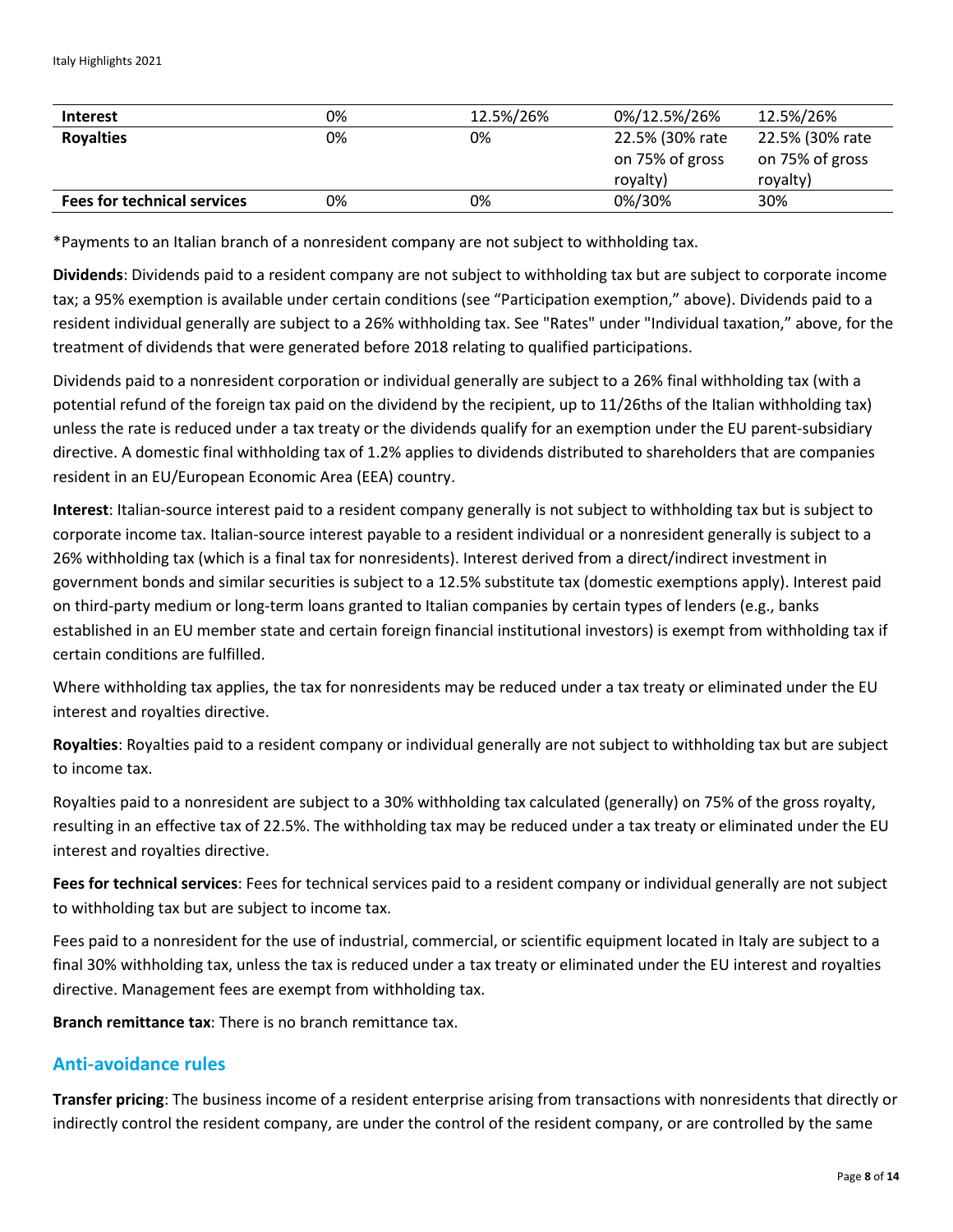entity that controls the resident company is assessed on the basis of the arm's length value of the goods transferred, services rendered, or services received.

OECD guidelines generally are followed to determine the arm's length price, and both traditional methods (comparable uncontrolled price, cost-plus, and resale price methods) and profit-based methods (e.g., the transactional net margin method) are used and may be acceptable based on the specific circumstances.

A withholding tax exemption or a reduced rate under an applicable tax treaty may be denied to the extent the price paid is higher than arm's length.

Transfer pricing documentation is not mandatory (but see "Disclosure requirements," below), but a taxpayer can obtain protection against penalties in the event of a transfer pricing adjustment by maintaining appropriate documentation and disclosing the existence of that documentation in the annual income tax return.

**Interest deduction limitations**: Net interest expense is deductible only up to an amount equal to 30% of earnings before interest, tax, depreciation, and amortization (EBITDA), plus financial leasing installments. EBITDA is calculated by taking into consideration the values that are relevant from a corporate income tax perspective (i.e., not merely on an accounting basis). Excess net interest expense may be carried forward indefinitely to increase the deduction of interest expense in a subsequent year, while an excess of 30% EBITDA may be carried forward for five FYs. A specific rule is provided for the use of an excess of 30% EBITDA accrued before 2019 (as calculated under the previous rules).

**Controlled foreign companies**: Under the CFC regime, profits of a nonresident entity are attributed to an Italian resident where the resident directly or indirectly controls the nonresident entity and the nonresident is considered an LTJ entity for purposes of Italy's CFC rules.

An entity is considered an LTJ entity if it is resident in a foreign jurisdiction and: (1) the entity is subject to an effective tax rate lower than 50% of the effective tax rate that would have been applied if it were resident in Italy; and (2) more than one-third of its income is passive or derived from intercompany transactions.

The income of a CFC is attributed to the Italian resident in proportion to its participation in the CFC, and the profits of the CFC are taxed in the hands of the Italian resident at its average tax rate. However, for companies, the average rate cannot be lower than the ordinary corporate income tax rate of 24%. Taxes definitively paid abroad (i.e., underlying taxes) may be credited against the Italian tax levied on the CFC income.

Application of the CFC regime may be avoided by obtaining a ruling from the tax authorities. In the absence of a ruling, the taxpayer may avoid the application of the CFC regime by providing evidence that certain conditions are satisfied (e.g., demonstrating that it carries out an effective economic activity in the foreign jurisdiction, through the use of personnel, equipment, assets, and premises).

**Hybrids**: Hybrid mismatch rules in line with the EU anti-tax avoidance directive (ATAD) were introduced as from FY 2020 for calendar-year companies, and additional rules targeting reverse hybrid mismatches will apply as from FY 2022.

Hybrid mismatches arise when the tax laws of two countries provide for a different classification and tax treatment of: (a) the legal instrument or relationship by which a payment is made, an expense is borne, or a tax loss is realized; (b) the entity that makes the payment; or (c) the entity that receives the payment. As a result of the mismatch, the following tax situations may arise:

- The same payment may be deducted in both countries (double deduction);
- The payment may be deducted in the country of the payer and not included in the taxable base in the country of the recipient (deduction and non-inclusion); or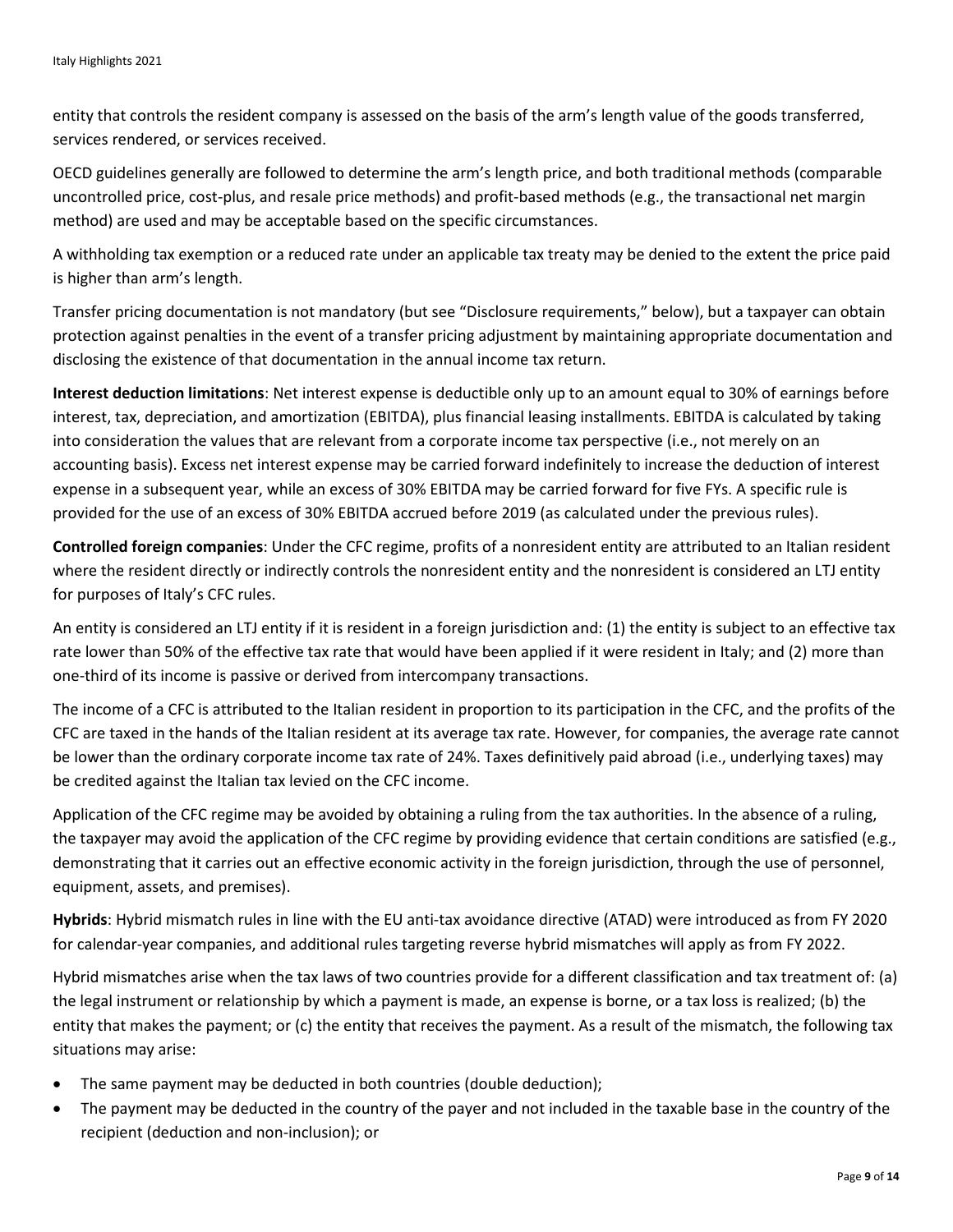• The payment may be tax exempt in one country and not included in the taxable base in the other country (nontaxation and non-inclusion).

In a case where the Italian entity is the recipient of the payment and the payment is deducted by the paying entity, the payment must be included in the recipient's tax base. In a case where the Italian entity is the payer, a deduction for the payment is not allowed unless the payer can prove that the payment was included in the recipient's tax base in the other relevant jurisdiction.

The new rules targeting hybrid mismatches represent a complex set of provisions, as they also target specific situations like imported mismatches and dual residence mismatches.

**Economic substance requirements**: See "General anti-avoidance rule," below.

**Disclosure requirements**: A country-by-country reporting obligation has been introduced requiring certain multinational entities to submit an annual report showing the amount of their revenue, EBIT, taxes paid and accrued, and other indicators of actual economic activity

**Exit tax**: An exit tax regime in line with the EU ATAD has been introduced for companies, and normally applies to the following:

- Transfers of some assets of an Italian head office or of an Italian PE to the foreign head office or to a foreign PE;
- Migration of an Italian entity's tax residence abroad, unless the assets are allocated to an Italian PE;
- Transfers of a business carried on by an Italian PE to a third country; and
- Outbound cross-border transactions (i.e., mergers, demergers, contributions), unless the assets are attributed to an Italian PE.

The exit tax regime also applies to the transfer of a single asset (the scope of the former rule was limited to the transfer of a going concern).

The deemed capital gains subject to exit tax will be determined as the difference between the arm's-length value and the tax basis of the assets/going concern transferred abroad. Specific rules govern the carryforward of a taxable loss for offsetting the deemed capital gains arising at the time of the exit.

The new regime does not allow for the deferral of exit taxation.

**General anti-avoidance rule:** The tax authorities can challenge transactions without economic substance that, despite formal observance of the laws, essentially result in unfair tax benefits that constitute abuse of the law.

**Other**: Other specific anti-abuse provisions may apply. These primarily target tax havens, losses and interest expense carryforwards in the case of extraordinary transactions (e.g., mergers and demergers), withholding tax exemptions under EU directives, and the assessment of Italian tax residence for foreign entities.

## **Value added tax**

| <b>Rates</b>         |              |
|----------------------|--------------|
| <b>Standard rate</b> | 22%          |
| <b>Reduced rate</b>  | 0%/4%/5%/10% |

**Taxable transactions**: VAT is levied on the supply of goods and services, and on imports.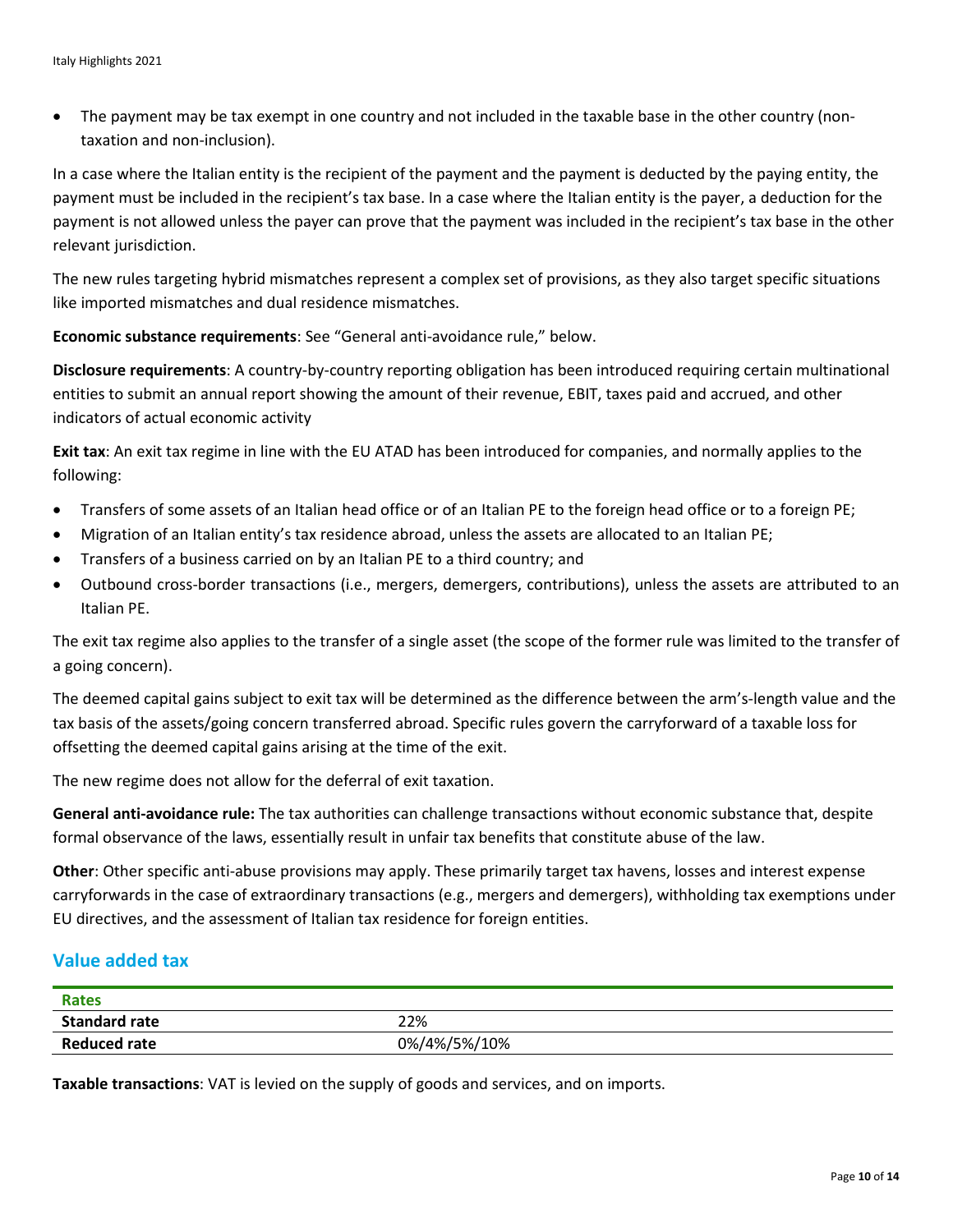Where deductible input VAT is charged on purchases of goods and/or services, the deduction must be taken in the VAT return for the year in which the related right arises or, at the latest, in the VAT return for the year in which the relevant invoice is received.

**Rates**: The standard VAT rate is 22%, with reduced rates of 4%, 5%, and 10%. VAT exemptions apply to financial services, medical services, gaming and gambling, export sales, and the contribution of assets to a company (e.g., purchases of capital goods).

**Registration**: A taxpayer carrying out taxable supplies in Italy is required to register for VAT purposes.

Electronic invoicing (e-invoicing) is mandatory in relation to transactions carried out by VAT taxable persons established in Italy that make supplies to VAT taxable persons (B2B) established in Italy and private subjects (B2C) resident in Italy.

**Filing and payment**: Taxpayers are required to submit a VAT return electronically by the end of April of the following calendar year.

Taxpayers also are required to submit quarterly reports on their VAT calculations by the end of the second month following the relevant quarter. A quarterly report on cross-border transactions (covering transactions with nonresidents that are not subject to e-invoicing) must be filed by the end of the month following the relevant quarter.

Retailers must electronically store and transmit, on a monthly basis, data on their daily B2C transactions that are not required to be documented by e-invoices (e.g., sales of products in shops).

#### **Other taxes on corporations and individuals**

Unless otherwise stated, the taxes in this section apply both to companies and individuals and are imposed at the national level.

**Social security contributions**: Mandatory social charges are payable by the employer and vary depending on the employee's job and the size of the workforce. Specific exemptions apply, provided certain conditions are satisfied.

Individuals working in Italy normally are subject to social security contributions, with rates depending on the sector and the employee's job title. Social security in respect of the state pension fund borne by the employee generally is equal to 9.19%, plus 1% over EUR 47,379 for FY 2020 (up to a cap of EUR 103,055 for FY 2020) for employees who started contributing to an obligatory social security scheme after 1 January 1996. For those who started contributing before that date, contributions are calculated on the total amount of employment income received.

**Payroll tax**: There is no payroll tax.

**Capital duty**: A negligible fixed registration tax is levied on contributions of cash in exchange for shares. Other assets contributed may be subject to a registration tax at various rates or VAT, depending on the situation.

**Real property tax**: The municipal authorities levy tax on the possession of immovable property at various rates, depending on the municipality. Under certain conditions, construction companies are not subject to the real property tax.

Property owners, whether or not resident in Italy, are liable for a property tax on buildings and land owned in Italy for their own use or as investments, which is levied by the municipal authorities. The tax comprises two different elements: IMU (wealth tax) and TARI (tax on refuse). The basic rate of IMU is 0.86% of the taxable value of the property, but the competent municipality can increase the rate to up to 1.06% or reduce it to as low as 0.76%. IMU normally does not apply to an individual's main residence, with some exceptions. The TARI rates also vary depending on the municipality.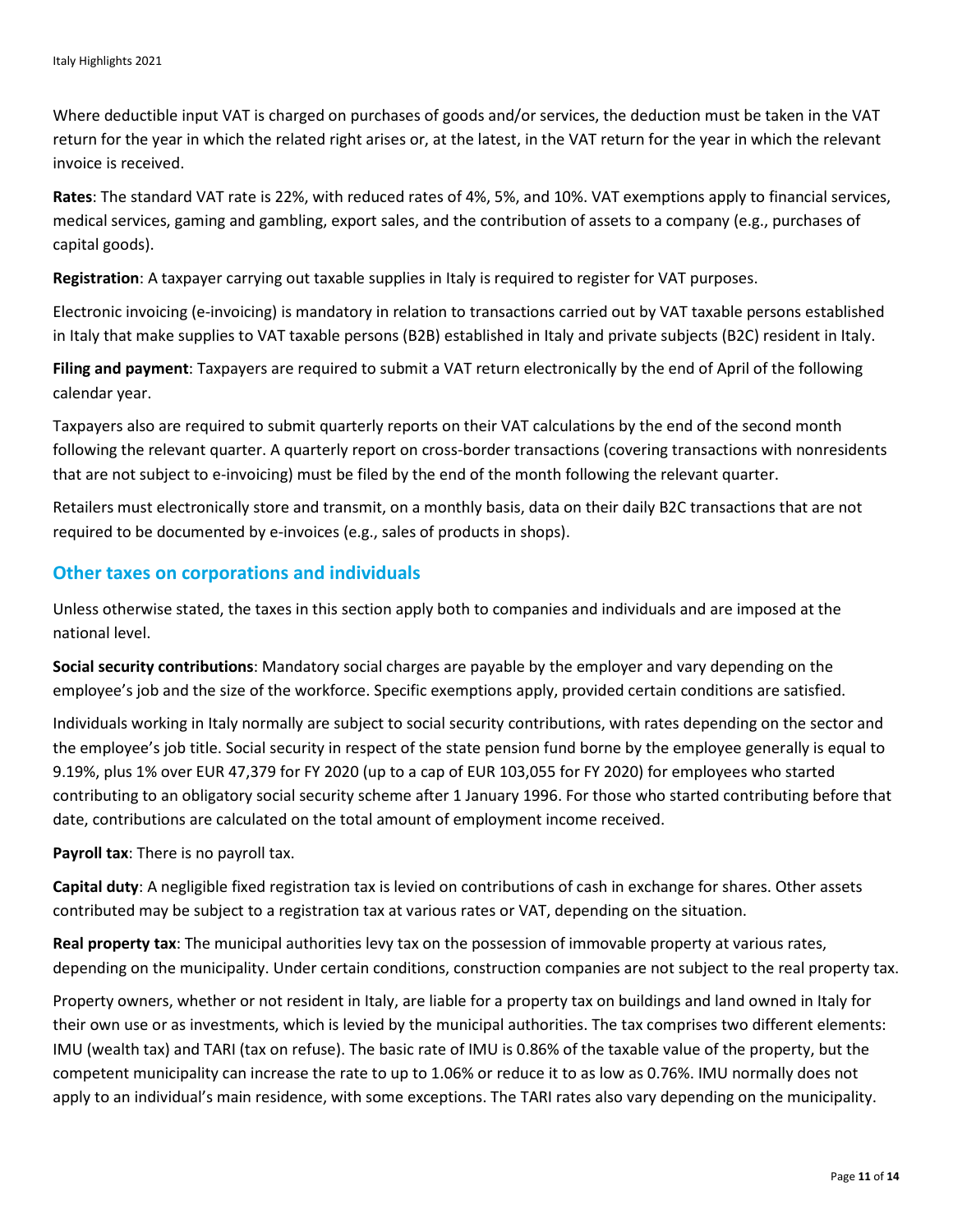**Transfer tax**: The transfer/contribution of real property situated in Italy is subject to transfer tax (registration, mortgage, and cadastral tax) and/or VAT, with the rate depending on the property transferred, the status of the transferor, and other factors.

**Stamp duty**: Stamp duty is levied on legal and banking transactions, at varying rates.

A "Tobin tax" applies in the form of a stamp duty on transfers of shares and other financial instruments issued by Italian joint stock companies (including derivative instruments, if one of the parties to the transaction is an Italian tax resident). The tax rate is 0.2% of the transaction value, reduced to 0.1% where the sale takes place on a listed market (a flat tax is applied on the value of derivative instruments).

**Net wealth/worth tax**: Financial assets held abroad by a resident individual (i.e., bank accounts, participations, etc.) are taxed at 0.2% of the market value. Immovable property outside Italy owned by a resident individual is subject to tax at a rate of 0.76% of the original cost or market value of the property (cadastral value of the property owned in an EU or EEA country). A lower 0.4% rate may apply to principal residences.

**Inheritance/estate tax**: The taxable amount for individuals generally is represented by the value of the assets and rights inherited. Rates are 4%, 6%, or 8%, depending on the relationship between the deceased and the beneficiaries. Exemptions up to EUR 1 million may apply for bequests to close relatives.

#### **Other**

#### **IRAP**

IRAP, the regional tax on productive activities, is levied on the net value of the production derived in each Italian region by resident companies. IRAP is calculated on the "net added value" of production, as defined by the relevant tax rules (but basically derived from the statutory accounts).

The ordinary IRAP rate applicable for manufacturing/trading companies is 3.9%. For banks and other financial institutions/companies (including holding companies), the ordinary IRAP rate is 4.65%, and for insurance companies, the rate is 5.9%.

If the taxpayer has net interest expense, 10% of the annual IRAP paid is deductible from the IRES taxable base. IRAP paid in connection with nondeductible employment expenses also is deductible from the IRES taxable base.

#### **Digital services tax (DST)**

A 3% tax on gross revenue (net of VAT or indirect taxes) from certain digital services was introduced as from 1 January 2020 for taxpayers that, at a group level, have annual global turnover over EUR 750 million in the previous calendar year and annual revenue from digital services rendered in Italy of over EUR 5.5 million in the previous calendar year, regardless of whether the taxpayer is tax resident in Italy.

The definition of digital services includes the following activities:

- The placement of advertising on a digital interface targeted at the users of the interface;
- Making available a multi-sided digital interface that allows users to be in contact and interact, including interaction to facilitate the direct supply of goods and services between users; and
- The transmission of data collected from users and generated by the use of a digital interface.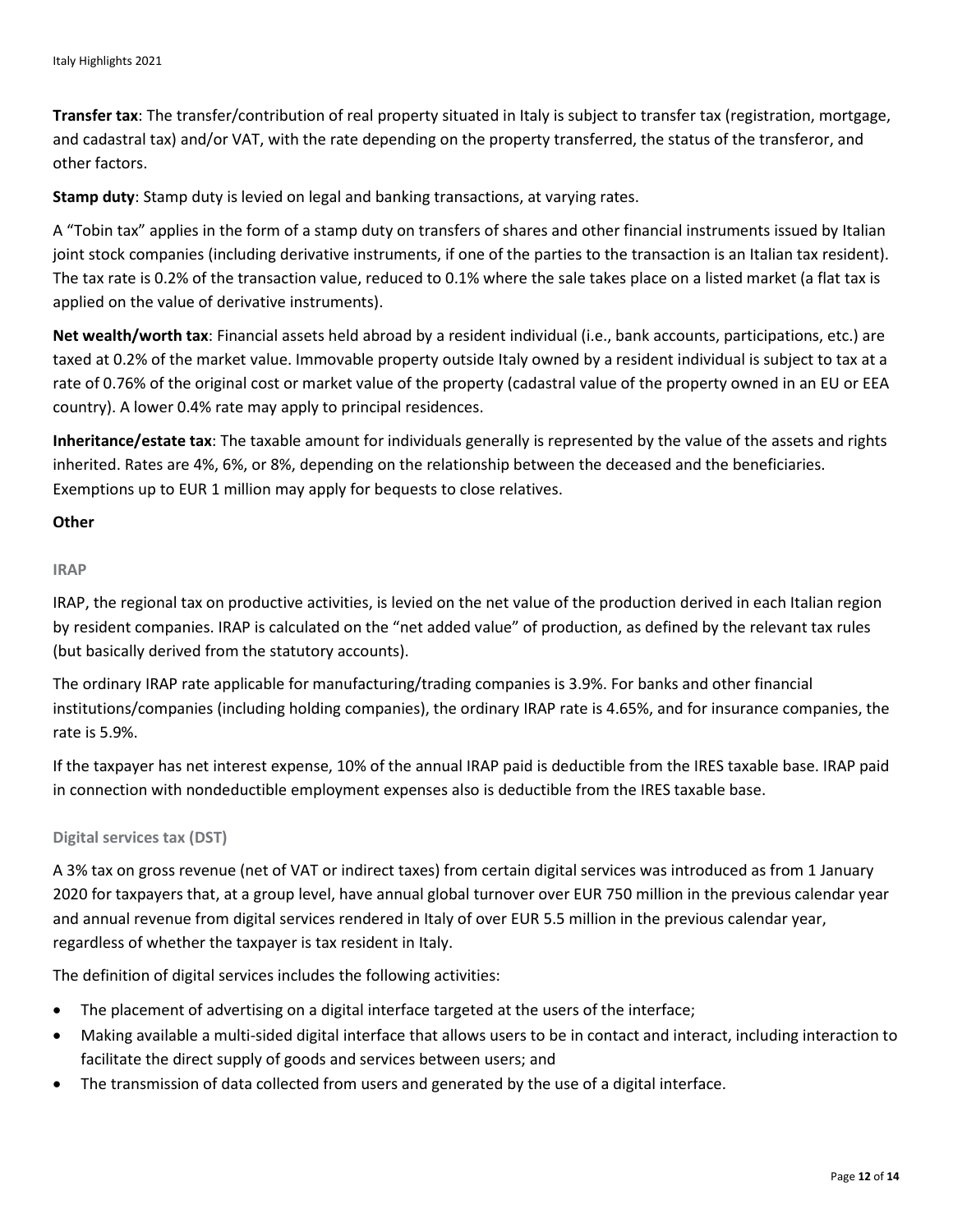Certain other activities are specifically excluded from the definition of digital services, as specified in the implementation rules for the DST.

The tax applies if the user of the digital services is located in Italy; however, intercompany transactions are out of the scope of the tax.

DST generally must be paid by 16 February of the subsequent calendar year and the relevant tax return must be filed by 31 March of that same year; in the case of companies belonging to a group, a company may be appointed to carry out the compliance activities. In 2021, the deadline for the payment of the DST for 2020 has been extended to 16 March 2021 and the deadline for filing the DST return has been extended to 30 April 2021.

The payment and assessment process for the DST will be similar to the VAT rules, where applicable.

Companies subject to the DST must maintain monthly records of relevant transactions.

The DST is expected to be repealed if consensus on the taxation of digital services is reached at the OECD level.

#### **Tax on director compensation**

For individuals, an additional 10% tax is levied on bonuses, stock options, and variable payments paid to directors operating in the financial sector. The tax is payable only on the portion of variable compensation exceeding the fixed remuneration.

**Tax treaties:** Italy has concluded more than 100 tax treaties. Italy signed the OECD multilateral instrument (MLI) on 7 June 2017. For information on Italy's tax treaty network, visit [Deloitte International Tax Source.](https://www.dits.deloitte.com/#Jurisdiction/32)

**Tax authorities:** Ministry of Finance, Tax Income Agency (*Agenzia delle entrate*)

Contact us:

**Francesca Muserra Francesca Falsini** Email: [fmuserra@sts.deloitte.it](mailto:fmuserra@sts.deloitte.it) Email: [ffalsini@sts.deloitte.it](mailto:ffalsini@sts.deloitte.it)